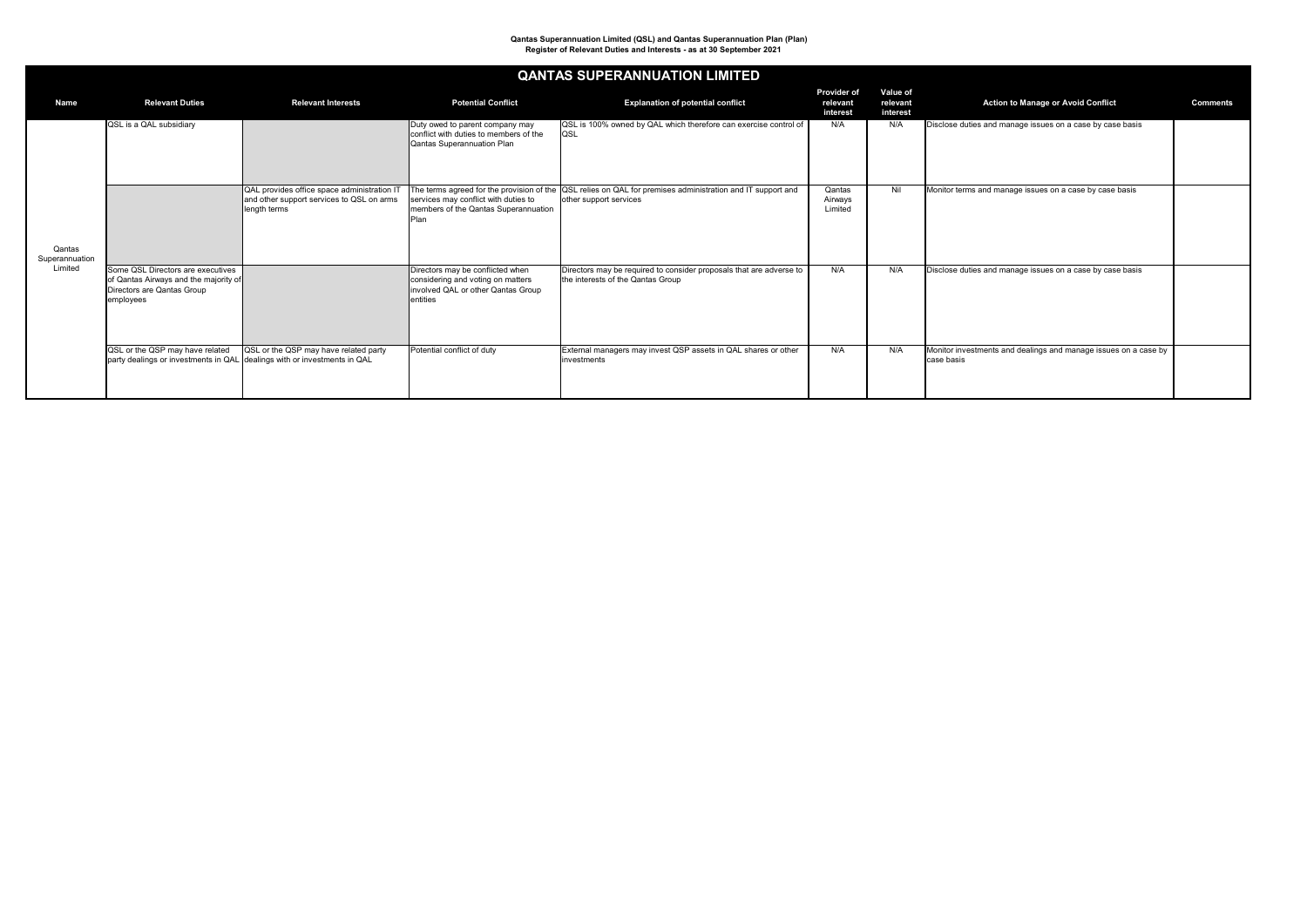Note : All Directors of QSL are subject to a potential conflict of duties in relation to their duties to QSL and its shareholder, and all employees of Qantas Group companies are subject to a potential conflict of duties in **duties to their employer. These potential conflicts are monitored by the Board.**

| <b>DIRECTORS</b>          |                                                                                                                                                      |                                                                                                                                                   |                                            |                                                                                                                                                                                                                                                                                 |                                                          |                                                       |                                                                                                                                                                                                                                                                                                             |  |  |
|---------------------------|------------------------------------------------------------------------------------------------------------------------------------------------------|---------------------------------------------------------------------------------------------------------------------------------------------------|--------------------------------------------|---------------------------------------------------------------------------------------------------------------------------------------------------------------------------------------------------------------------------------------------------------------------------------|----------------------------------------------------------|-------------------------------------------------------|-------------------------------------------------------------------------------------------------------------------------------------------------------------------------------------------------------------------------------------------------------------------------------------------------------------|--|--|
| <b>Name</b>               | <b>Relevant Duties</b>                                                                                                                               | <b>Relevant Interests</b>                                                                                                                         | <b>Potential Conflict</b>                  | <b>Explanation of Potential Conflict</b>                                                                                                                                                                                                                                        | <b>Provider of</b><br><b>Relevant</b><br><b>Interest</b> | <b>Value of</b><br><b>Relevant</b><br><b>Interest</b> | <b>Action to Manage or Avoid Conflict</b>                                                                                                                                                                                                                                                                   |  |  |
| Atkin,                    | Member of Advisory Board of<br>Whiteoak Pty Ltd, a private equity<br>investment firm.                                                                |                                                                                                                                                   | Potential conflict of<br>duty and interest | Low probability that a conflict may arise from duties owed to this<br>unrelated entity. Confidential and proprietary information may be<br>shared with this entity which could influence decision making                                                                        | N/A                                                      | N/A                                                   | Regular monitoring by the Board. Papers may be withheld from the<br>Director and they may be excluded from being present at,<br>participating in and/or voting on matters where a conflict arises.                                                                                                          |  |  |
| John                      | Non-Executive Director and Chair.<br>Australian Institute of Company<br><b>Directors</b>                                                             |                                                                                                                                                   | None identified and<br>unlikely to occur   | Low probability that a conflict may arise from duties owed to this<br>unrelated entity                                                                                                                                                                                          | N/A                                                      | N/A                                                   | Regular monitoring of disclosure and implementation of controls set<br>out in the Conflicts Management Framework as required                                                                                                                                                                                |  |  |
| Berends,                  | Non-executive director of Pinnacle<br>Investment Management Group<br>Limited (Pinnacle), which provides<br>investment management services to<br>QSL. | An associate has a shareholding interest in<br>Pinnacle.                                                                                          | Potential conflict of<br>duty and interest | Conflict may arise from duties owed to this entity. Confidential and<br>proprietary information may be shared with this entity which could<br>influence decision making                                                                                                         | N/A                                                      | N/A                                                   | Regular monitoring by the Board which will require disclosure and<br>active consideration in ongoing management of the Plan's assets.<br>Papers may be withheld from the Director and they may be<br>excluded from being present at, participating in and/or voting on<br>Imatters where a conflict arises. |  |  |
| Lorraine                  | Independent member, Australian<br><b>Commonwealth Games Foundation</b><br>Investment Committee                                                       |                                                                                                                                                   | Potential conflict of<br>duty and interest | Low probability that a conflict may arise from duties owed to this<br>unrelated entity. Confidential and proprietary information may be<br>shared with this entity which could influence decision making                                                                        | N/A                                                      | N/A                                                   | Regular monitoring by the Board which will require disclosure and<br>active consideration in ongoing management of the Plan's assets.<br>Papers may be withheld from the Director and they may be<br>excluded from being present at, participating in and/or voting on<br>matters where a conflict arises.  |  |  |
|                           |                                                                                                                                                      | Member Elected Director, Group E                                                                                                                  | Potential conflict of<br>duty and interest | Conflict may arise between duties to QSL and the members of the<br>QSP as a whole and the interests of some or all of the membership<br>group that the Director represents                                                                                                      | N/A                                                      | N/A                                                   | Papers may be withheld from the Director and they may be<br>excluded from being present at, participating in and/or voting on<br>matters where a conflict arises                                                                                                                                            |  |  |
| Brownscombe.<br>Lyle      |                                                                                                                                                      | Member of Division 5 of the Plan and has<br>Death, Total and Permanent Disablement<br>and Income Protection Insurance through the<br><b>IPlan</b> | Potential conflict of<br>duty and interest | Conflict may arise between duties to QSL and the members of the<br>QSP as a whole and the personal interests of the Director                                                                                                                                                    | N/A                                                      | Accrued<br>entitlement                                | Papers may be withheld from the Director and they may be<br>excluded from being present at, participating in and/or voting on<br>Imatters where a conflict arises                                                                                                                                           |  |  |
|                           |                                                                                                                                                      | Lyle and his partner have shares (or Long-<br>term Incentive Options as part of<br>remuneration) in Qantas Airways Limited                        | Potential conflict of<br>duty and interest | Qantas Airways Limited is the Sponsor of the QSP but a conflict with<br>this personal interest is unlikely.                                                                                                                                                                     | N/A                                                      | N/A                                                   | Regular monitoring of disclosure by the Board and implementation<br>of controls set out in the Conflicts Management Framework as<br>required                                                                                                                                                                |  |  |
|                           | Director and Secretary of Crew<br><b>Financial Pty Ltd</b>                                                                                           |                                                                                                                                                   | Potential conflict of<br>duty and interest | Conflict may arise from duties owed to this entity as it provides<br>financial services to airline crew and their families, who may be<br>members of the Plan. Confidential and proprietary information may<br>be shared with this entity which could influence decision making | N/A                                                      | N/A                                                   | Regular monitoring by the Board. Papers may be withheld from the<br>Director and they may be excluded from being present at,<br>participating in and/or voting on matters where a conflict arises.                                                                                                          |  |  |
| Garner,<br><b>Richard</b> | Member of Australian Financial<br><b>Complaints Authority</b>                                                                                        |                                                                                                                                                   | Potential conflict of<br>duty and interest | Conflict may arise from duties owed to this entity as it provides<br>services to Members who may have a complaint in relation to QSL.<br>Confidential and proprietary information may be shared with this<br>entity which could influence decision making                       | N/A                                                      | N/A                                                   | Regular monitoring by the Board. Papers may be withheld from the<br>Director and they may be excluded from being present at,<br>participating in and/or voting on matters where a conflict arises.                                                                                                          |  |  |
|                           |                                                                                                                                                      | Member of Gateway Division of the Plan and<br>has Death and Total and Permanent<br>Disablement Insurance through the Plan                         | Potential conflict of<br>duty and interest | Conflict may arise between duties to QSL and the members of the<br>QSP as a whole and the personal interests of the Director                                                                                                                                                    | N/A                                                      | Accrued<br>entitlement                                | Papers may be withheld from the Director and they may be<br>excluded from being present at, participating in and/or voting on<br>matters where a conflict arises                                                                                                                                            |  |  |
| Greaves,                  |                                                                                                                                                      | Member Elected Director, Group C                                                                                                                  | Potential conflict of<br>duty and interest | Conflict may arise between duties to QSL and the members of the<br>QSP as a whole and the interests of some or all of the membership<br>group that the Director represents                                                                                                      | N/A                                                      | N/A                                                   | Papers may be withheld from the Director and they may be<br>excluded from being present at, participating in and/or voting on<br>Imatters where a conflict arises                                                                                                                                           |  |  |
| Ryan                      |                                                                                                                                                      | Member of Gateway Division of the Plan                                                                                                            | Potential conflict of<br>duty and interest | Conflict may arise between duties to QSL and the members of the<br>QSP as a whole and the personal interests of the Director                                                                                                                                                    | N/A                                                      | Accrued<br>entitlement                                | Papers may be withheld from the Director and they may be<br>excluded from being present at, participating in and/or voting on<br>matters where a conflict arises                                                                                                                                            |  |  |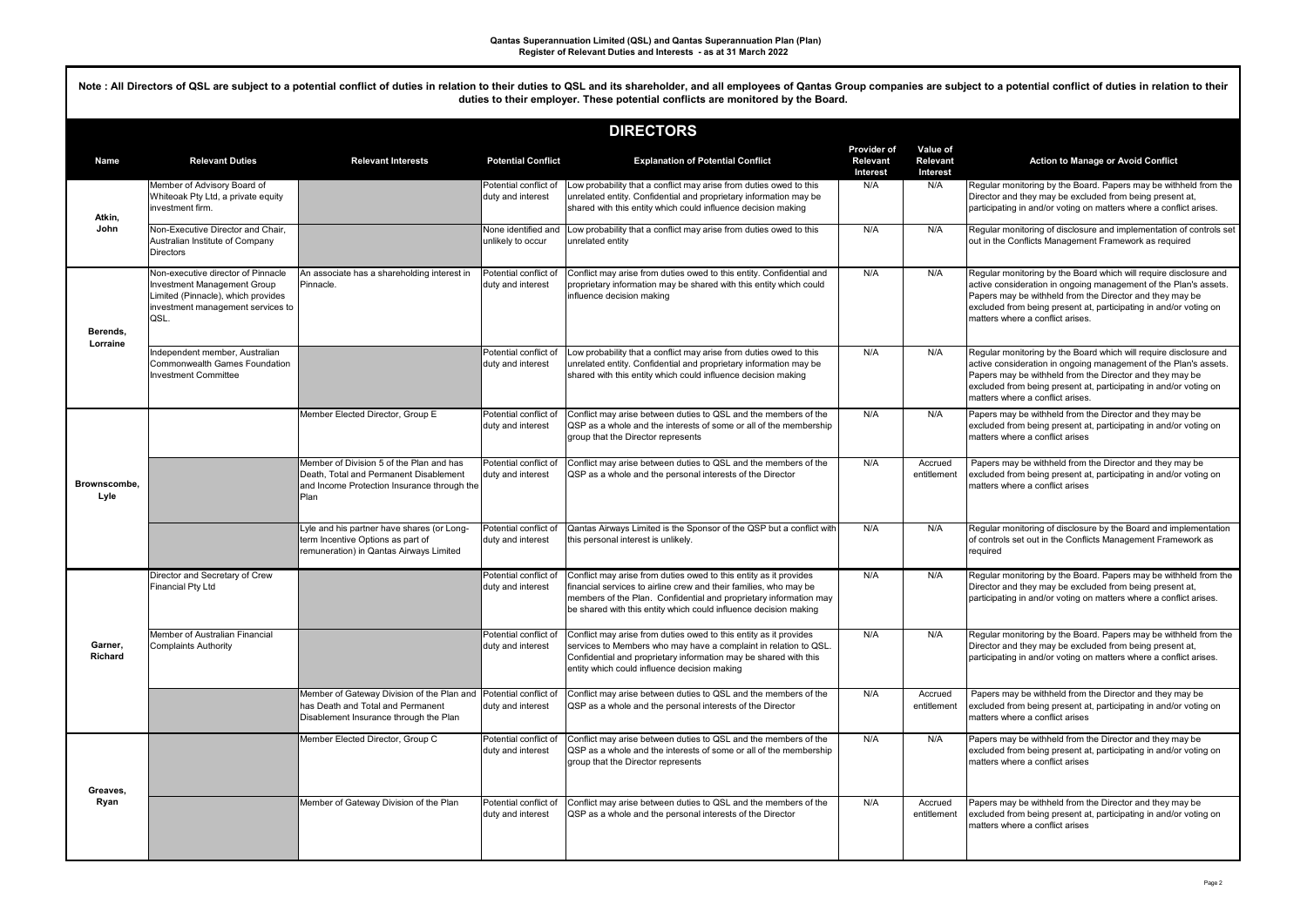## **DIRECTORS**

|                         |                                                         |                                                                                                                                                  |                                            | <b>DINEY I UNO</b>                                                                                                                                                                                                        |                                                          |                                                       |                                                                                                                                                                                                    |
|-------------------------|---------------------------------------------------------|--------------------------------------------------------------------------------------------------------------------------------------------------|--------------------------------------------|---------------------------------------------------------------------------------------------------------------------------------------------------------------------------------------------------------------------------|----------------------------------------------------------|-------------------------------------------------------|----------------------------------------------------------------------------------------------------------------------------------------------------------------------------------------------------|
| <b>Name</b>             | <b>Relevant Duties</b>                                  | <b>Relevant Interests</b>                                                                                                                        | <b>Potential Conflict</b>                  | <b>Explanation of Potential Conflict</b>                                                                                                                                                                                  | <b>Provider of</b><br><b>Relevant</b><br><b>Interest</b> | <b>Value of</b><br><b>Relevant</b><br><b>Interest</b> | <b>Action to Manage or Avoid Conflict</b>                                                                                                                                                          |
| Ho,<br><b>Cecilia</b>   |                                                         | Member of Division 5 of the Plan and has<br>Death, Total and Permanent Disablement<br>and Income Protection Insurance through the<br>Plan        | Potential conflict of<br>duty and interest | Conflict may arise between duties to QSL and the members of the<br>QSP as a whole and the personal interests of the Director                                                                                              | N/A                                                      | Accrued<br>entitlement                                | Papers may be withheld from the Director and they may be<br>excluded from being present at, participating in and/or voting on<br>matters where a conflict arises                                   |
|                         |                                                         | Shares (or Long-term Incentive Options as<br>part of remuneration) in Qantas Airways<br>Limited                                                  | Potential conflict of<br>duty and interest | Qantas Airways Limited is the Sponsor of the QSP but a conflict with<br>this personal interest is unlikely.                                                                                                               | N/A                                                      | N/A                                                   | Regular monitoring of disclosure by the Board and implementation<br>of controls set out in the Conflicts Management Framework as<br>required                                                       |
| Monaghan,               |                                                         | Member of Division 5 of the Plan and has<br>Death and Total and Permanent Disablement duty and interest<br>Insurance through the Plan            | Potential conflict of                      | Conflict may arise between duties to QSL and the members of the<br>QSP as a whole and the personal interests of the Director                                                                                              | N/A                                                      | Accrued<br>entitlement                                | Papers may be withheld from the Director and they may be<br>excluded from being present at, participating in and/or voting on<br>matters where a conflict arises                                   |
| <b>Andrew</b>           |                                                         | Shares (or Long-term Incentive Options as<br>part of remuneration) in Qantas Airways<br>Limited                                                  | Potential conflict of<br>duty and interest | Qantas Airways Limited is the Sponsor of the QSP but a conflict with<br>this personal interest is unlikely.                                                                                                               | N/A                                                      | N/A                                                   | Regular monitoring of disclosure by the Board and implementation<br>of controls set out in the Conflicts Management Framework as<br>required                                                       |
|                         |                                                         | Member Elected Director,<br>Group D                                                                                                              | Potential conflict of<br>duty and interest | Conflict may arise between duties to QSL and the members of the<br>QSP as a whole and the interests of some or all of the membership<br>group that the Director represents                                                | N/A                                                      | N/A                                                   | Papers may be withheld from the Director and they may be<br>excluded from being present at, participating in and/or voting on<br>matters where a conflict arises                                   |
| Murray,<br>Luke         |                                                         | Member of Division 2 of the Plan and has<br>Death, Total and Permanent Disablement<br>and Income Protection Insurance through the<br><b>Plan</b> | Potential conflict of<br>duty and interest | Conflict may arise between duties to QSL and the members of the<br>QSP as a whole and the personal interests of the Director                                                                                              | N/A                                                      | Accrued<br>entitlement                                | Papers may be withheld from the Director and they may be<br>excluded from being present at, participating in and/or voting on<br>matters where a conflict arises                                   |
|                         |                                                         | Member of the Australian Licensed Aircraft<br><b>Engineer Association (ALAEA)</b>                                                                | Potential conflict of<br>duty and interest | Conflict may arise between duties to QSL and the members of the<br><b>IQSP</b> as a whole and the interests of ALAEA                                                                                                      | N/A                                                      | N/A                                                   | Papers may be withheld from the Director and they may be<br>excluded from being present at, participating in and/or voting on<br>Imatters where a conflict arises                                  |
|                         | <b>Director and Shareholder, Tax</b><br>Meeting Pty Ltd |                                                                                                                                                  | Potential conflict of<br>duty and interest | Conflict may arise from duties owed to this entity as it provides tax<br>services to various clients. Confidential and proprietary information<br>may be shared with this entity which could influence decision<br>making | N/A                                                      | N/A                                                   | Regular monitoring by the Board. Papers may be withheld from the<br>Director and they may be excluded from being present at,<br>participating in and/or voting on matters where a conflict arises. |
|                         |                                                         | Member Elected Director, Group B                                                                                                                 | Potential conflict of<br>duty and interest | Conflict may arise between duties to QSL and the members of the<br>QSP as a whole and the interests of some or all of the membership<br>group that the Director represents                                                | N/A                                                      | N/A                                                   | Papers may be withheld from the Director and they may be<br>excluded from being present at, participating in and/or voting on<br>matters where a conflict arises                                   |
| Safier,<br><b>Klair</b> |                                                         | Member of Division 2 of the Plan                                                                                                                 | Potential conflict of<br>duty and interest | Conflict may arise between duties to QSL and the members of the<br>QSP as a whole and the personal interests of the Director                                                                                              | N/A                                                      | Accrued<br>entitlement                                | Papers may be withheld from the Director and they may be<br>excluded from being present at, participating in and/or voting on<br>matters where a conflict arises                                   |
|                         |                                                         | Shares (or Long-term Incentive Options as<br>part of remuneration) in Qantas Airways<br>Limited                                                  | Potential conflict of<br>duty and interest | Qantas Airways Limited is the Sponsor of the QSP but a conflict with<br>this personal interest is unlikely.                                                                                                               | N/A                                                      | N/A                                                   | Regular monitoring of disclosure by the Board and implementation<br>of controls set out in the Conflicts Management Framework as<br>required                                                       |
|                         |                                                         | Shares in Australia and New Zealand<br>Banking Group Limited, which provides<br>services to QSL                                                  | Potential conflict of<br>duty and interest | A conflict with this personal interest is unlikely                                                                                                                                                                        | N/A                                                      | N/A                                                   | Regular monitoring of disclosure and implementation of controls set<br>out in the Conflicts Management Framework as required                                                                       |
| Yangoyan,               |                                                         | Member of Division 5 of the Plan and has<br>Death, Total and Permanent Disablement<br>and Income Protection Insurance through the                | Potential conflict of<br>duty and interest | Conflict may arise between duties to QSL and the members of the<br>QSP as a whole and the personal interests of the Director                                                                                              | N/A                                                      | Accrued<br>entitlement                                | Papers may be withheld from the Director and they may be<br>excluded from being present at, participating in and/or voting on<br>matters where a conflict arises                                   |
| Rachel                  |                                                         | Shares (or Long-term Incentive Options as<br>part of remuneration) in Qantas Airways<br>Limited                                                  | Potential conflict of<br>duty and interest | Qantas Airways Limited is the Sponsor of the QSP but a conflict with<br>this personal interest is unlikely.                                                                                                               | N/A                                                      | N/A                                                   | Regular monitoring of disclosure by the Board and implementation<br>of controls set out in the Conflicts Management Framework as $\overline{\phantom{a}}$<br>required                              |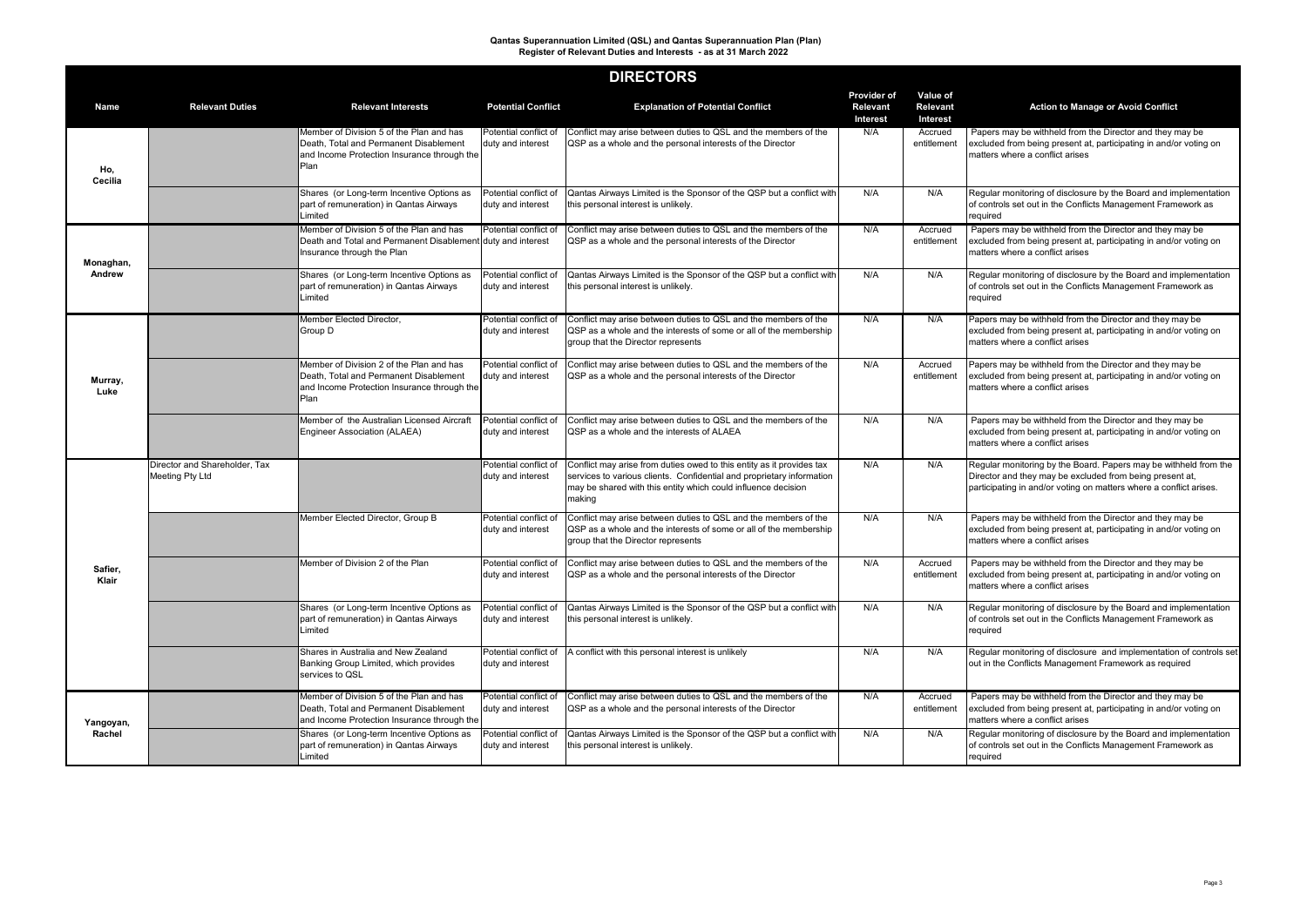|                              | <b>EXECUTIVE OFFICE - LEADERSHIP TEAM</b>                                              |                                                                                                                                                                   |                                             |                                                                                                                                                                                                                                       |                                                                                        |                                                       |                                                                                                                                                                                                                                           |  |  |  |  |
|------------------------------|----------------------------------------------------------------------------------------|-------------------------------------------------------------------------------------------------------------------------------------------------------------------|---------------------------------------------|---------------------------------------------------------------------------------------------------------------------------------------------------------------------------------------------------------------------------------------|----------------------------------------------------------------------------------------|-------------------------------------------------------|-------------------------------------------------------------------------------------------------------------------------------------------------------------------------------------------------------------------------------------------|--|--|--|--|
| <b>Name</b>                  | <b>Relevant Duties</b>                                                                 | <b>Relevant Interests</b>                                                                                                                                         | <b>Potential Conflict</b>                   | <b>Explanation of Potential Conflict</b>                                                                                                                                                                                              | <b>Provider of Relevant</b><br><b>Interest</b>                                         | <b>Value of</b><br><b>Relevant</b><br><b>Interest</b> | <b>Action to Manage or Avoid Conflict</b>                                                                                                                                                                                                 |  |  |  |  |
| Brodie,<br>Emma              |                                                                                        | Member of Gateway Division of the Plan                                                                                                                            | Potential conflict of duty<br>and interest  | Conflict may arise between duties to QSL and the members of the<br><b>QSP</b> as a whole and personal interests of the Executive                                                                                                      | N/A                                                                                    | Accrued<br>entitlement                                | Regular monitoring of disclosure and implementation of<br>controls set out in the Conflicts Management Framework as<br> required                                                                                                          |  |  |  |  |
|                              | Director and Shareholder, BigFuture Pty Ltd                                            |                                                                                                                                                                   | Potential conflict of duty<br>land interest | Low probability that a conflict may arise from duties owed to this<br>unrelated entity. Confidential and proprietary information may be<br>shared with this entity which could influence decision making                              | N/A                                                                                    | N/A                                                   | Regular monitoring of disclosure and implementation of<br>controls set out in the Conflicts Management Framework as<br>required. Executive may be prevented from making any<br>decision in relation to any matter where a conflict arises |  |  |  |  |
|                              | Director of Glebe Administration Board                                                 |                                                                                                                                                                   | ∣to occur                                   | None identified and unlikely Low probability that a conflict may arise from duties owed to this<br>unrelated entity                                                                                                                   | N/A                                                                                    | N/A                                                   | Regular monitoring of disclosure and implementation of controls<br>set out in the Conflicts Management Framework as required                                                                                                              |  |  |  |  |
|                              | Director of ASFA                                                                       |                                                                                                                                                                   | Potential conflict of duty<br>and interest  | Low probability that a conflict may arise from duties owed to this<br>unrelated entity. Confidential and proprietary information may be<br>shared with this entity which could influence decision making                              | N/A                                                                                    | N/A                                                   | Regular monitoring of disclosure and implementation of<br>controls set out in the Conflicts Management Framework as<br>required                                                                                                           |  |  |  |  |
|                              | Member of ASFA Policy Committee                                                        |                                                                                                                                                                   | ∣to occur                                   | None identified and unlikely Low probability that a conflict may arise from duties owed to this<br>unrelated entity. Confidential and proprietary information may be<br>shared with this entity which could influence decision making | N/A                                                                                    | N/A                                                   | Regular monitoring of disclosure and implementation of<br>controls set out in the Conflicts Management Framework as<br>required                                                                                                           |  |  |  |  |
| Clancy,<br>Michael           | Member, ASFA Conference Committee                                                      |                                                                                                                                                                   | to occur                                    | None identified and unlikely Low probability that a conflict may arise from duties owed to this<br>unrelated entity. Confidential and proprietary information may be<br>shared with this entity which could influence decision making | N/A                                                                                    | N/A                                                   | Regular monitoring of disclosure and implementation of<br>controls set out in the Conflicts Management Framework as<br>required                                                                                                           |  |  |  |  |
|                              | Member, ASFA CIO Policy Forum                                                          |                                                                                                                                                                   | to occur                                    | None identified and unlikely Low probability that a conflict may arise from duties owed to this<br>unrelated entity. Confidential and proprietary information may be<br>shared with this entity which could influence decision making | N/A                                                                                    | N/A                                                   | Regular monitoring of disclosure and implementation of<br>controls set out in the Conflicts Management Framework as<br>required                                                                                                           |  |  |  |  |
|                              |                                                                                        | Member of Gateway Division of the Plan and<br>has Death, Total and Permanent Disablement<br>and Income Protection Insurance through the<br>Plan                   | Potential conflict of duty<br>and interest  | Conflict may arise between duties to QSL and the members of the<br>QSP as a whole and personal interests of the Executive                                                                                                             | N/A                                                                                    | Accrued<br>entitlement                                | Regular monitoring of disclosure and implementation of<br>controls set out in the Conflicts Management Framework as<br>required                                                                                                           |  |  |  |  |
|                              |                                                                                        | Shares (or Long-term Incentive Options as part<br>of remuneration) in Qantas Airways Limited                                                                      | Potential conflict of duty<br>and interest  | A conflict with this personal interest is unlikely                                                                                                                                                                                    | N/A                                                                                    | N/A                                                   | Regular monitoring of disclosure and implementation of<br>controls set out in the Conflicts Management Framework as                                                                                                                       |  |  |  |  |
|                              |                                                                                        | Shares in JPMorgan Chase & Co, which<br>provides services to QSL                                                                                                  | Not material                                | A conflict with this personal interest is unlikely                                                                                                                                                                                    | N/A                                                                                    | N/A                                                   | Regular monitoring of disclosure and implementation of<br>controls set out in the Conflicts Management Framework as                                                                                                                       |  |  |  |  |
|                              |                                                                                        | Shares in Australia and New Zealand Banking<br>Group Limited, which provides services to QSL                                                                      | Not material                                | A conflict with this personal interest is unlikely                                                                                                                                                                                    | N/A                                                                                    | N/A                                                   | Regular monitoring of disclosure and implementation of<br>controls set out in the Conflicts Management Framework as                                                                                                                       |  |  |  |  |
| Healey,<br>Dan               |                                                                                        | Member of Gateway Division of the Plan and<br>has Death, Total and Permanent Disablement<br>and Income Protection Insurance through the                           | Potential conflict of duty<br>and interest  | Conflict may arise between duties to QSL and the members of the<br><b>QSP</b> as a whole and personal interests of the Executive                                                                                                      | N/A                                                                                    | Accrued<br>entitlement                                | Regular monitoring of disclosure and implementation of<br>controls set out in the Conflicts Management Framework as<br> required                                                                                                          |  |  |  |  |
| Langeveldt,<br><b>Stuart</b> |                                                                                        | Member of Gateway Division of the Plan                                                                                                                            | Potential conflict of duty<br>and interest  | Conflict may arise between duties to QSL and the members of the<br>QSP as a whole and personal interests of the Executive                                                                                                             | N/A                                                                                    | Accrued<br>entitlement                                | Regular monitoring of disclosure and implementation of<br>controls set out in the Conflicts Management Framework as<br>required                                                                                                           |  |  |  |  |
|                              |                                                                                        | Shares in DSMJ Pty Ltd (Grow)                                                                                                                                     | Not material                                | A conflict with this personal interest is unlikely                                                                                                                                                                                    | N/A                                                                                    | N/A                                                   | Regular monitoring of disclosure and implementation of<br>controls set out in the Conflicts Management Framework as<br>required                                                                                                           |  |  |  |  |
| Moser,<br>Andy               |                                                                                        | Member of Division 5 of the Plan and has Death, Potential conflict of duty<br>Total and Permanent Disablement and Income<br>Protection Insurance through the Plan | and interest                                | Conflict may arise between duties to QSL and the members of the<br><b>QSP</b> as a whole and personal interests of the Executive                                                                                                      | N/A                                                                                    | Accrued<br>entitlement                                | Regular monitoring of disclosure and implementation of<br>controls set out in the Conflicts Management Framework as<br>required                                                                                                           |  |  |  |  |
|                              |                                                                                        | Member of the Gateway Division of the Plan                                                                                                                        | Potential conflict of duty<br>land interest | Conflict may arise between duties to QSL and the members of the<br><b>QSP</b> as a whole and personal interests of the Executive                                                                                                      | N/A                                                                                    | Accrued<br>entitlement                                | Regular monitoring of disclosure and implementation of<br>controls set out in the Conflicts Management Framework as<br>reguired                                                                                                           |  |  |  |  |
| Spence,<br><b>Andrew</b>     | Independent Member of the Great Barrier<br><b>Reef Foundation Investment Committee</b> |                                                                                                                                                                   | to occur                                    | None identified and unlikely $\vert A$ conflict with this personal interest is unlikely                                                                                                                                               | N/A                                                                                    | N/A                                                   | Regular monitoring of disclosure and implementation of<br>controls set out in the Conflicts Management Framework as<br>required                                                                                                           |  |  |  |  |
|                              |                                                                                        | Investment in Real Tech Ventures I Sidecar<br>Fund (managed by Taronga Group) that is also<br>held by Qantas Super                                                | Potential conflict of duty<br>and interest  | A conflict with this personal interest is unlikely                                                                                                                                                                                    | N/A                                                                                    | > \$20,000                                            | Regular monitoring of disclosure and implementation of<br>controls set out in the Conflicts Management Framework as<br>required                                                                                                           |  |  |  |  |
|                              |                                                                                        | Aggregate gift and entertainment above annual Potential conflict<br>materiality threshold for 2021/22 (\$2500)                                                    | considered and managed                      | Various meals, functions and gifts ranging in value from \$17 to<br>\$307                                                                                                                                                             | Various current and<br>potential investment<br>managers and other<br>service providers | \$2,607                                               | Regular monitoring of disclosure and implementation of<br>controls set out in the Conflicts Management Framework as<br>required                                                                                                           |  |  |  |  |
| Thurman,<br><b>Suzette</b>   |                                                                                        | Member of Gateway Division of the Plan and<br>has Income Protection Insurance through the                                                                         | Potential conflict of duty<br>and interest  | Conflict may arise between duties to QSL and the members of the<br><b>QSP</b> as a whole and personal interests of the Executive                                                                                                      | N/A                                                                                    | Accrued<br>entitlement                                | Regular monitoring of disclosure and implementation of<br>controls set out in the Conflicts Management Framework as<br>heniunen                                                                                                           |  |  |  |  |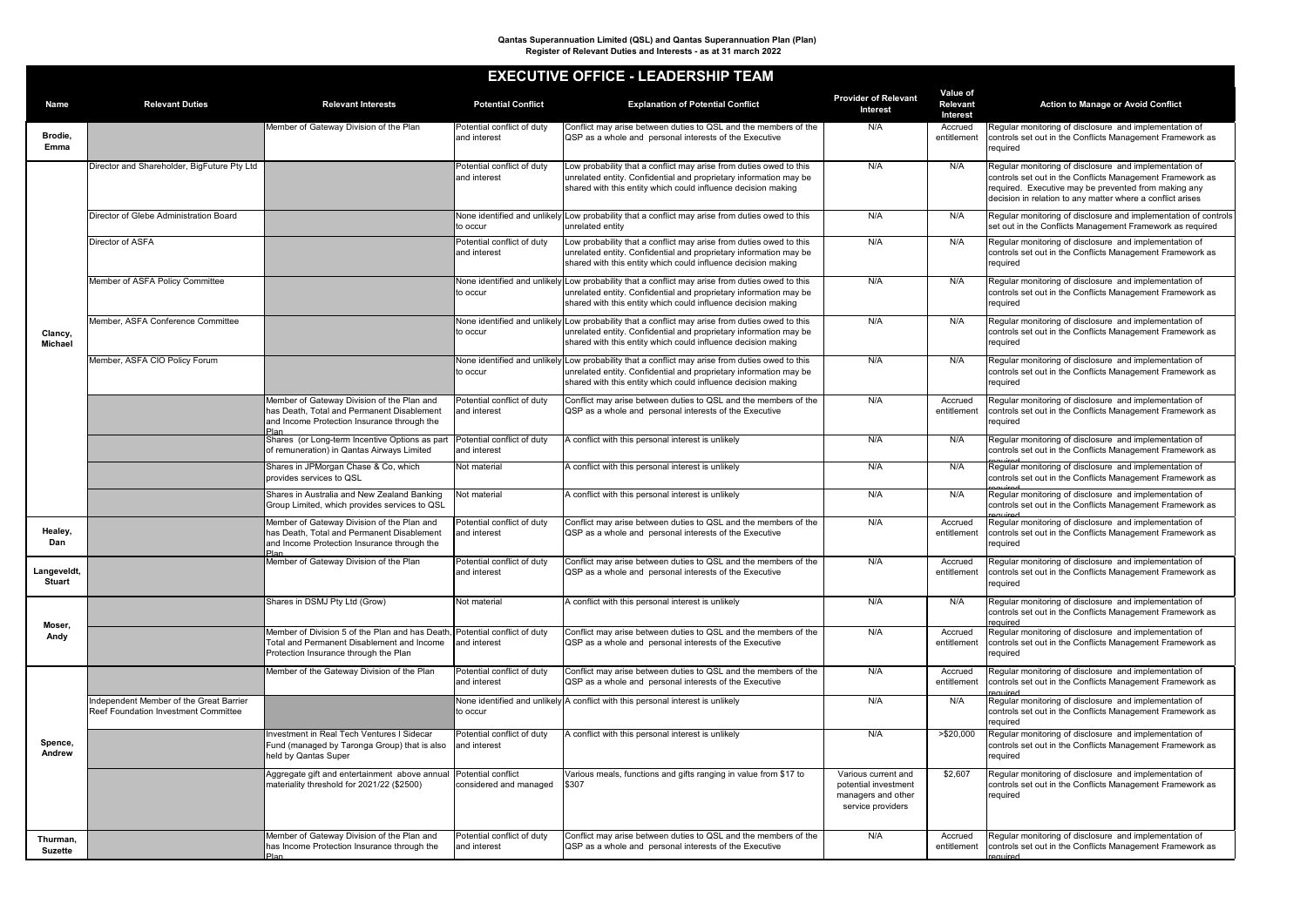| <b>Name</b>                | <b>Relevant Duties</b> | <b>Relevant Interests</b>                                                                                                                                         | <b>Potential Conflict</b>                  | <b>Explanation of Potential Conflict</b>                                                                                         | <b>Provider of Relevant</b><br><b>Interest</b> | <b>Value of</b><br><b>Relevant</b><br><b>Interest</b> | Action to Manage or Avoid Conflict                                                                                              |
|----------------------------|------------------------|-------------------------------------------------------------------------------------------------------------------------------------------------------------------|--------------------------------------------|----------------------------------------------------------------------------------------------------------------------------------|------------------------------------------------|-------------------------------------------------------|---------------------------------------------------------------------------------------------------------------------------------|
| Chapman,<br><b>Richard</b> |                        | Member of Gateway Division of the Plan and<br>has Death, Total and Permanent Disablement<br>and Income Protection Insurance through the                           | Potential conflict of duty<br>and interest | Conflict may arise between duties to QSL and the members of the<br><b>QSP</b> as a whole and personal interests of the Executive | N/A                                            | Accrued<br>entitlement                                | Regular monitoring of disclosure and implementation of<br>controls set out in the Conflicts Management Framework as<br>required |
| Grogan,<br><b>Chris</b>    |                        | Member of Division 5 of the Plan and has Death, Potential conflict of duty<br>Total and Permanent Disablement and Income<br>Protection Insurance through the Plan | and interest                               | Conflict may arise between duties to QSL and the members of the<br><b>QSP</b> as a whole and personal interests of the Executive | N/A                                            | Accrued<br>entitlement                                | Regular monitoring of disclosure and implementation of<br>controls set out in the Conflicts Management Framework as<br>required |
| Houghton,<br>Bronwyn       |                        | Member of Gateway Division of the Plan and<br>has Death, Total and Permanent Disablement<br>and Income Protection Insurance through the<br>Plan.                  | Potential conflict of duty<br>and interest | Conflict may arise between duties to QSL and the members of the<br><b>QSP</b> as a whole and personal interests of the Executive | N/A                                            | Accrued<br>entitlement                                | Regular monitoring of disclosure and implementation of<br>controls set out in the Conflicts Management Framework as<br>required |
| Reid,<br>Jason             |                        | Member of Gateway Division of the Plan and<br>has Death, Total and Permanent Disablement<br>and Income Protection Insurance through the<br>IPlan.                 | Potential conflict of duty<br>and interest | Conflict may arise between duties to QSL and the members of the<br><b>QSP</b> as a whole and personal interests of the Executive | N/A                                            | Accrued<br>entitlement                                | Regular monitoring of disclosure and implementation of<br>controls set out in the Conflicts Management Framework as<br>required |

### **EXECUTIVE OFFICE - OTHER 'SENSITIVE' ROLES**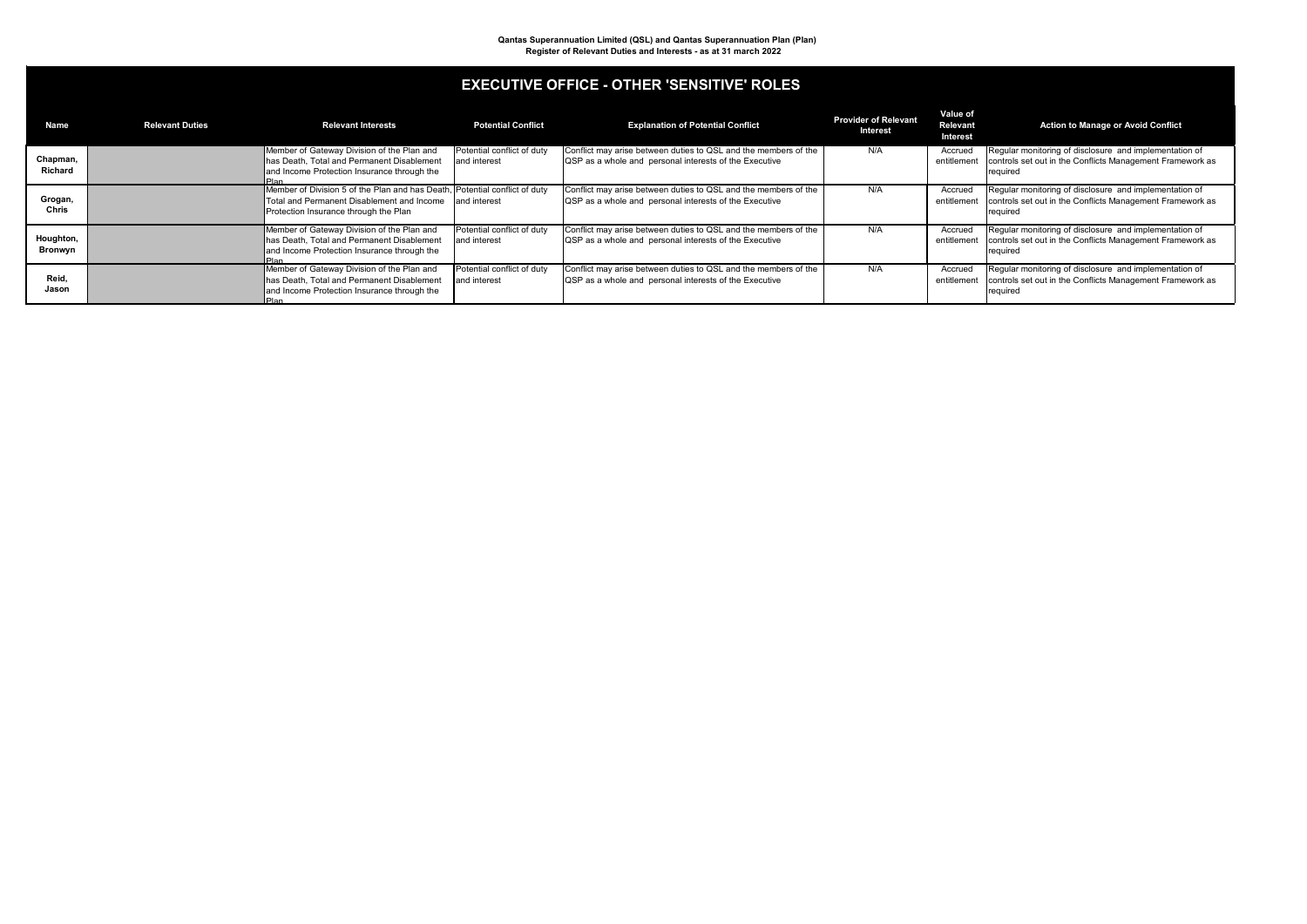| <b>Name</b>                                                                                                                 | <b>Relevant Duties</b>                                                                                                                                                                        | <b>Relevant Interests</b>                                                                       | <b>Potential Conflict</b>                  | <b>Explanation of Potential Conflict</b>                                                                                                                                                                                                                                                                                                                                                                                                 | <b>Provider of</b><br><b>Relevant</b><br><b>Interest</b> | Value of<br><b>Relevant</b><br><b>Interest</b> | <b>Action to Manage or Avoid Conflict</b>                                                                                                                                                                                                                                       |
|-----------------------------------------------------------------------------------------------------------------------------|-----------------------------------------------------------------------------------------------------------------------------------------------------------------------------------------------|-------------------------------------------------------------------------------------------------|--------------------------------------------|------------------------------------------------------------------------------------------------------------------------------------------------------------------------------------------------------------------------------------------------------------------------------------------------------------------------------------------------------------------------------------------------------------------------------------------|----------------------------------------------------------|------------------------------------------------|---------------------------------------------------------------------------------------------------------------------------------------------------------------------------------------------------------------------------------------------------------------------------------|
| Callil,<br><b>Nicholas</b>                                                                                                  | <b>Head of Retirement Solutions, Willis Towers</b><br>Watson                                                                                                                                  | Remuneration from position as Head of<br><b>Retirement Solutions at Willis Towers</b><br>Watson | Potential conflict of<br>duty              | Conflict of duties may arise because this entity provides<br>financial services to other superannuation funds and may in<br>the future provide other services to QSL. Confidential and<br>proprietary information may be shared with these entities<br>which could influence decision making. This entity also<br>provides actuarial advice and other non-superannuation<br>related services to Qantas Airways, the sponsoring employer. | <b>Willis Towers</b><br>Watson                           | N/A                                            | Regular monitoring of disclosure and implementation of<br>controls set out in the Conflicts Management Framework as<br>required. The entity has internal arrangements in place to<br>manage potential conflicts and maintain the confidentiality of<br>proprietary information. |
|                                                                                                                             | <b>Plan Actuary</b>                                                                                                                                                                           |                                                                                                 | Potential conflict of<br> duty             | Duties to QSL may conflict with professional obligations and<br>duties to employer.                                                                                                                                                                                                                                                                                                                                                      | N/A                                                      | N/A                                            | Regular monitoring of disclosure and implementation of<br>controls set out in the Conflicts Management Framework as<br>required                                                                                                                                                 |
| Cummins,<br>Craig                                                                                                           | <b>PWC Partner - External Auditor</b>                                                                                                                                                         | Remuneration from position as Partner in<br>PwC                                                 | Potential conflict of<br> duty             | Duty to Partnership may conflict with duties to QSL. Conflict<br>of duties may also arise because this entity provides financial<br>services to other superannuation funds. Confidential and<br>proprietary information may be shared with these entities<br>which could influence decision making.                                                                                                                                      | N/A                                                      | N/A                                            | Regular monitoring of disclosure and implementation of<br>controls set out in the Conflicts Management Framework as<br>required                                                                                                                                                 |
| Tracey,<br>lan                                                                                                              | <b>KPMG Partner - Internal Auditor</b>                                                                                                                                                        | Remuneration from position as partner in<br><b>KPMG Australia</b>                               | Potential conflict of<br> duty             | Duties to Partners may conflict with duties to QSL. Conflict of<br>duties may also arise because this entity provides financial<br>services to other superannuation funds. Confidential and<br>proprietary information may be shared with these entities<br>which could influence decision making.                                                                                                                                       | N/A                                                      | N/A                                            | Regular monitoring of disclosure and implementation of<br>controls set out in the Conflicts Management Framework as<br>required                                                                                                                                                 |
|                                                                                                                             | Director and Shareholder of Zenith Investment<br>Partners Pty Ltd                                                                                                                             | Remuneration from position as CEO of<br><b>Zenith Investment Partners Limited</b>               | Potential conflict of<br>duty and interest | Conflict may arise from duties owed to this entity as it<br>provides its services to other superannuation funds.<br>Confidential and proprietary information may be shared with<br>this entity which could influence decision making                                                                                                                                                                                                     | N/A                                                      | N/A                                            | Regular monitoring by the Board. Papers may be withheld<br>from the Responsible person and they may be excluded from<br>being present at, participating in and/or voting on matters<br>where a conflict arises.                                                                 |
| Wright,<br><b>David</b><br><b>Voting</b><br>member of<br>the<br><b>Investment</b><br><b>Committee</b><br>(non-<br>Director) | Director of Zenith CW Pty Ltd - a super fund<br>research and investment consulting group that<br>researches and assigns investment ratings to<br>industry and corporate superannuation funds. |                                                                                                 | Potential conflict of<br>duty and interest | Conflict may arise from duties owed to this entity as it<br>provides its services to other superannuation funds.<br>Confidential and proprietary information may be shared with<br>this entity which could influence decision making                                                                                                                                                                                                     | N/A                                                      | N/A                                            | Regular monitoring of disclosure and implementation of<br>controls set out in the Conflicts Management Framework as<br>required. Executive may be prevented from making any<br>decision in relation to any matter where a conflict arises                                       |
|                                                                                                                             | Director of Hearts & Minds Investment Ltd                                                                                                                                                     |                                                                                                 | Potential conflict of<br>duty and interest | Low probability that a conflict may arise from duties owed to<br>this unrelated entity. Confidential and proprietary information<br>may be shared with this entity which could influence decision<br>making                                                                                                                                                                                                                              | N/A                                                      | N/A                                            | Regular monitoring of disclosure and implementation of<br>controls set out in the Conflicts Management Framework as<br>required. Executive may be prevented from making any<br>decision in relation to any matter where a conflict arises                                       |
|                                                                                                                             | Director of Heuristic Investment Systems Pty Ltd                                                                                                                                              |                                                                                                 | Potential conflict of<br>duty and interest | Conflict may arise from duties owed to this entity as it<br>provides its services to other superannuation funds.<br>Confidential and proprietary information may be shared with<br>this entity which could influence decision making                                                                                                                                                                                                     | N/A                                                      | N/A                                            | Regular monitoring of disclosure and implementation of<br>controls set out in the Conflicts Management Framework as<br>required. Executive may be prevented from making any<br>decision in relation to any matter where a conflict arises                                       |
|                                                                                                                             | Fe FundInfo (Australia) Pty Ltd and Fe Money<br>Management Pty Ltd                                                                                                                            |                                                                                                 | Potential conflict of<br>duty and interest | Conflict may arise from duties owed to this entity as it<br>provides its services to other superannuation funds.<br>Confidential and proprietary information may be shared with<br>this entity which could influence decision making                                                                                                                                                                                                     | N/A                                                      | N/A                                            | Regular monitoring of disclosure and implementation of<br>controls set out in the Conflicts Management Framework as<br>required. Executive may be prevented from making any<br>decision in relation to any matter where a conflict arises                                       |

## **EXTERNAL AND OTHER RESPONSIBLE PERSONS**